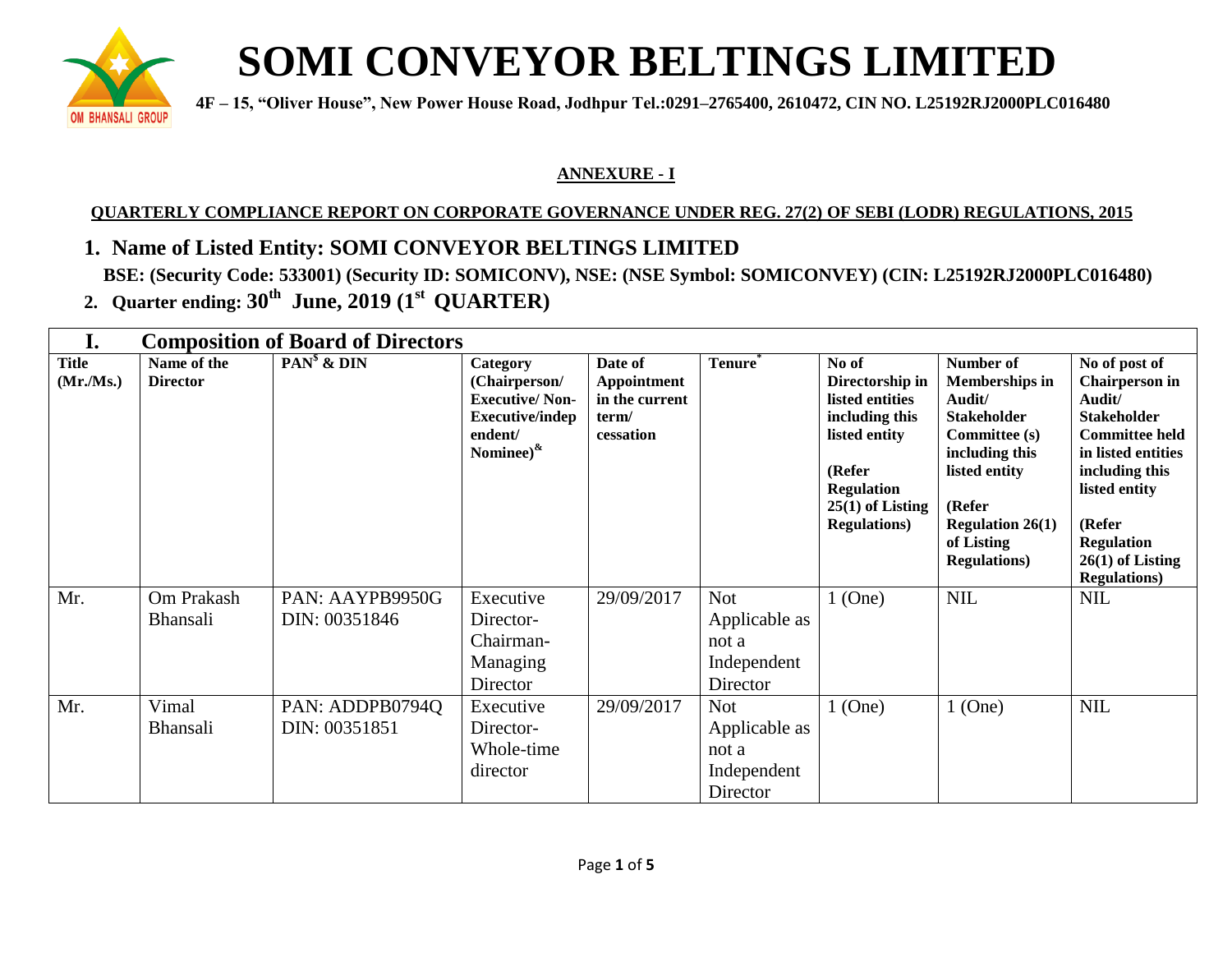| Mr. | Gaurav<br>Bhansali          | PAN: ADDPB0795R<br>DIN: 00351860                                                                                                                                                                                                                                                                                                                                                                                       | Executive<br>Director-<br>Whole-time<br>director               | 29/09/2017 | <b>Not</b><br>Applicable as<br>not a<br>Independent<br>Director | $1$ (One) | $1$ (One)  | <b>NIL</b> |
|-----|-----------------------------|------------------------------------------------------------------------------------------------------------------------------------------------------------------------------------------------------------------------------------------------------------------------------------------------------------------------------------------------------------------------------------------------------------------------|----------------------------------------------------------------|------------|-----------------------------------------------------------------|-----------|------------|------------|
| Mr. | Mahendra<br>Rakhecha        | PAN: ABBPR6748N<br>DIN: 00648532                                                                                                                                                                                                                                                                                                                                                                                       | Independent<br>Director-Non<br>Executive<br>Director           | 30/09/2015 | 12 Years 9<br>Months                                            | $1$ (One) | $2$ (Two)  | $1$ (One)  |
| Mr. | Yogesh<br>Maheshwari        | PAN: AAQPM6696N<br>DIN: 01202089                                                                                                                                                                                                                                                                                                                                                                                       | Independent<br>Director-Non<br>Executive<br>Director           | 30/09/2015 | 12 Years 5<br>Months and<br>21 Days                             | $1$ (One) | <b>NIL</b> | <b>NIL</b> |
| Mr. | Sharad<br>Gyanmal<br>Nahata | PAN: ACIPN2323F<br>DIN: 06814502                                                                                                                                                                                                                                                                                                                                                                                       | Independent<br>Director-Non<br>Executive<br>Director           | 30/09/2014 | 5 Years 4<br>Month and<br>16 Days                               | $1$ (One) | 2(Two)     | $1$ (One)  |
| Ms. | Surbhi Rathi                | PAN: ARIPR4034N<br>DIN: 07115169                                                                                                                                                                                                                                                                                                                                                                                       | Women-<br>Independent<br>Director-Non<br>Executive<br>Director | 30/09/2015 | 4 Years 3<br>Months and<br>3 days                               | $1$ (One) | <b>NIL</b> | <b>NIL</b> |
|     | separating them with hyphen | <sup>\$</sup> PAN number of any director would not be displayed on the website of Stock Exchange<br><sup>&amp;</sup> Category of directors means executive/non-executive/independent/Nominee. if a director fits into more than one category write all categories<br>to be filed only for Independent Director. Tenure would mean total period from which Independent director is serving on Board of directors of the |                                                                |            |                                                                 |           |            |            |

listed entity in continuity without any cooling off period.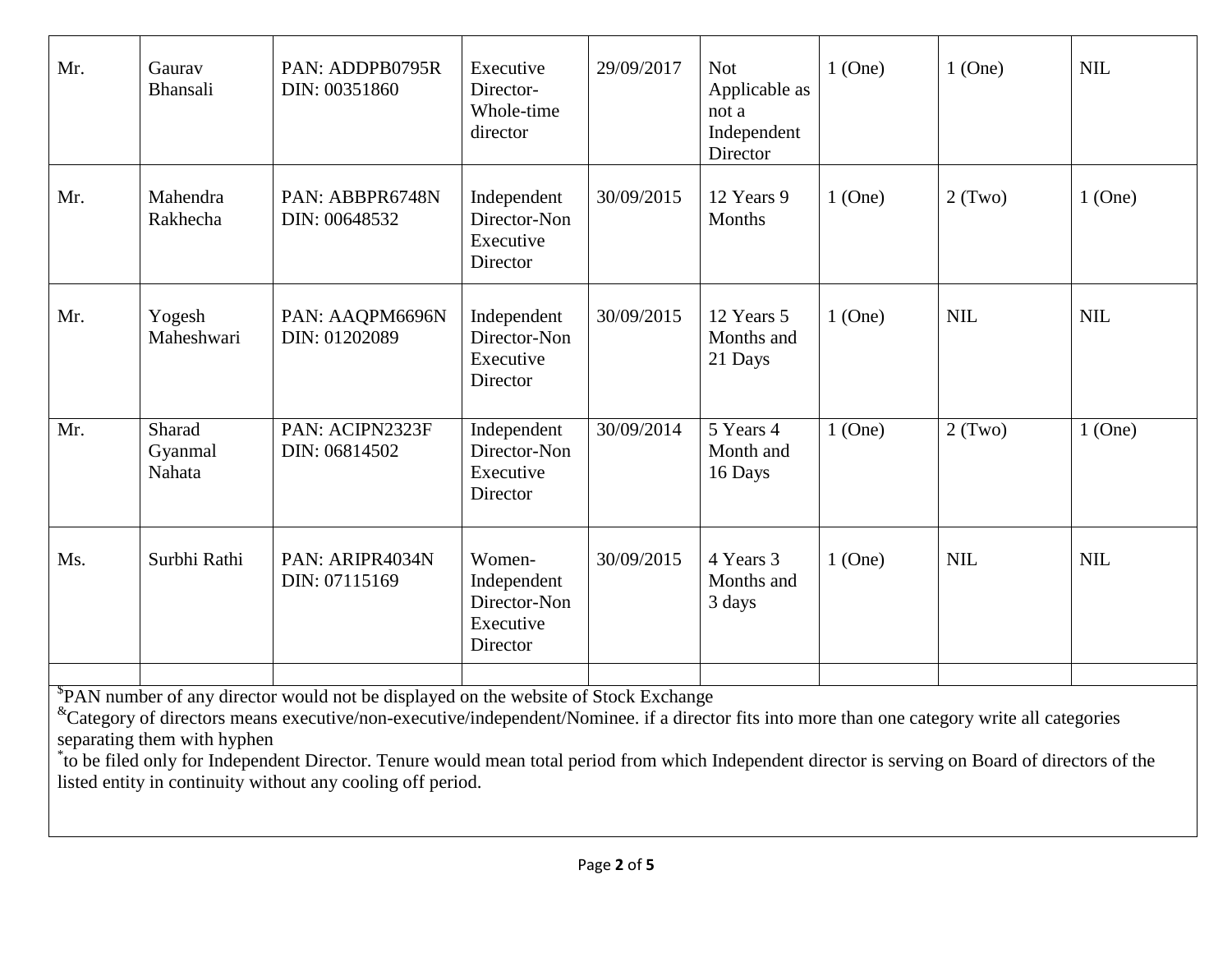| II.<br><b>Composition of Committees</b>                    |                                               |                                                                                                                                                               |  |  |  |  |
|------------------------------------------------------------|-----------------------------------------------|---------------------------------------------------------------------------------------------------------------------------------------------------------------|--|--|--|--|
| <b>Name of Committee</b>                                   | <b>Name of Committee members</b>              | <b>Category (Chairperson/Executive/Non</b>                                                                                                                    |  |  |  |  |
|                                                            |                                               | Executive/Independent/Nominee) <sup>\$</sup>                                                                                                                  |  |  |  |  |
| 1. Audit Committee                                         | 1. Mahendra Rakhecha                          | Chairman- Independent Director-Non-Executive Director                                                                                                         |  |  |  |  |
|                                                            | 2. Gauray Bhansali                            | <b>Executive Director- Whole Time Director</b>                                                                                                                |  |  |  |  |
|                                                            | 3. Sharad Gyanmal Nahata                      | <b>Independent Director- Non-Executive Director</b>                                                                                                           |  |  |  |  |
| 2. Nomination &<br><b>Remuneration Committee</b>           | 1. Yogesh Maheshwari                          | Chairman-Independent Director-Non Executive Director                                                                                                          |  |  |  |  |
|                                                            | 2. Mahendra Rakhecha                          | Independent Director-Non-Executive Director                                                                                                                   |  |  |  |  |
|                                                            | 3. Sharad Gyanmal Nahata                      | Independent Director-Non-Executive Director                                                                                                                   |  |  |  |  |
| 3. Risk Management<br>Committee (if applicable)            | N.A.                                          | N.A.                                                                                                                                                          |  |  |  |  |
| 4. Stakeholders Relationship<br>Committee                  | 1. Sharad Gyanmal Nahata                      | Chairman- Independent Director- Non Executive Director                                                                                                        |  |  |  |  |
|                                                            | 2. Mahendra Rakhecha                          | Independent Director-Non-Executive Director                                                                                                                   |  |  |  |  |
|                                                            | 3. Vimal Bhansali                             | <b>Executive Director- Whole Time Director</b>                                                                                                                |  |  |  |  |
| separating them with hyphen                                |                                               | <sup>&amp;</sup> Category of directors means executive/non executive/independent/nominee. if a director fits into more than one category write all categories |  |  |  |  |
|                                                            |                                               |                                                                                                                                                               |  |  |  |  |
| <b>Meeting of Board of Directors</b><br>Ш.                 |                                               |                                                                                                                                                               |  |  |  |  |
| Date(s) of Meeting (if any)                                | Date(s) of Meeting (if any) in the relevant   | Maximum gap between any two consecutive (in number of days)                                                                                                   |  |  |  |  |
| in the previous quarter<br>quarter                         |                                               |                                                                                                                                                               |  |  |  |  |
| 14 <sup>th</sup> February, 2019                            | $2nd$ May, 2019<br>30 <sup>th</sup> May, 2019 | 76 Days                                                                                                                                                       |  |  |  |  |
|                                                            |                                               |                                                                                                                                                               |  |  |  |  |
|                                                            |                                               |                                                                                                                                                               |  |  |  |  |
| IV.<br><b>Meeting of Committees (Audit Committee Only)</b> |                                               |                                                                                                                                                               |  |  |  |  |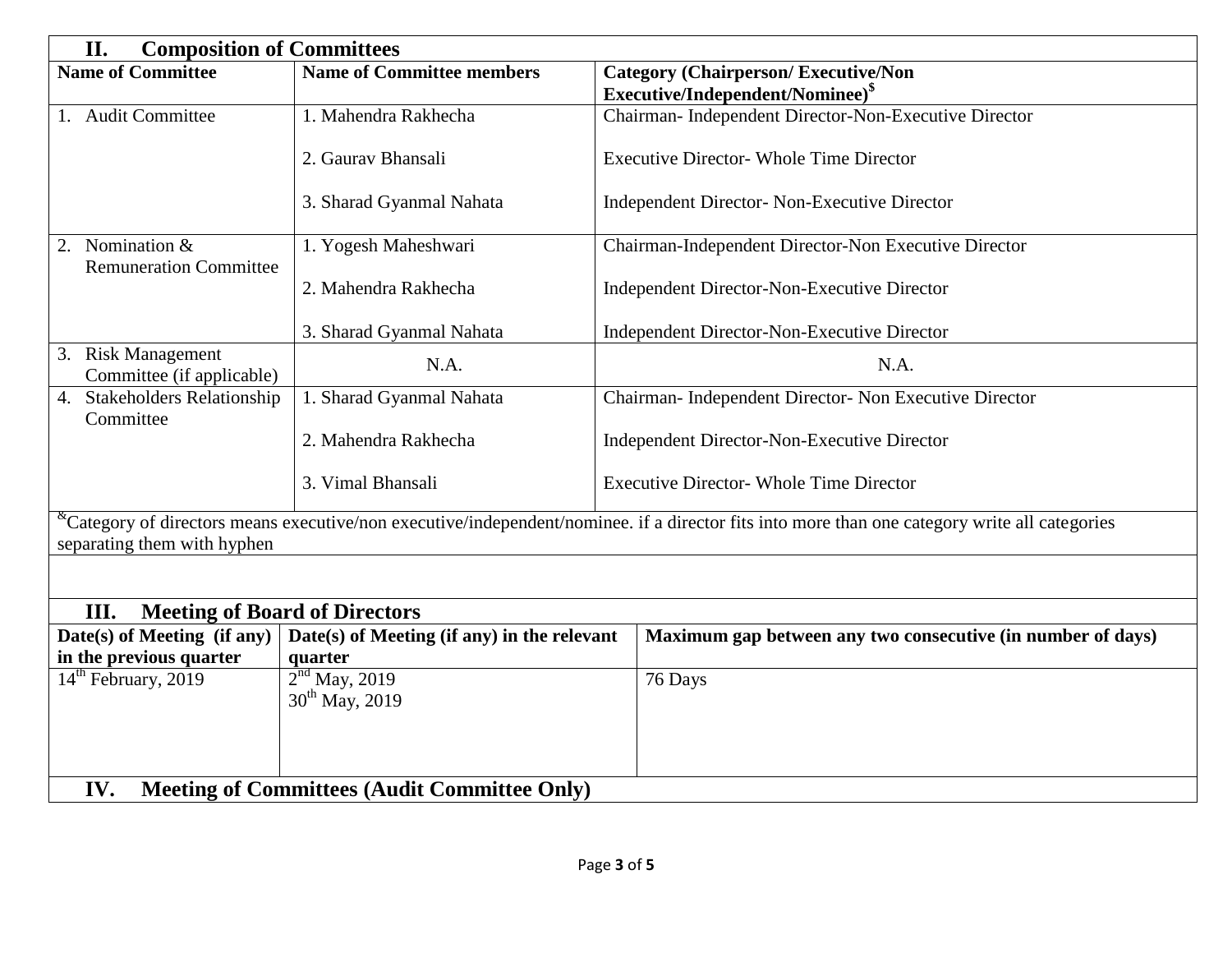| Date(s) of meeting of the<br><b>Audit committee in the</b><br>relevant quarter                                              | Whether<br>requirement of<br><b>Quorum</b> met<br>(details)                             | Date(s) of meeting of<br>the committee in the<br>previous quarter | Maximum gap between any two consecutive meetings in number<br>of days <sup>®</sup>                                                                                                                                                                                                                                                                                                                                                                                                                                                                                                                                                                                        |  |  |  |  |
|-----------------------------------------------------------------------------------------------------------------------------|-----------------------------------------------------------------------------------------|-------------------------------------------------------------------|---------------------------------------------------------------------------------------------------------------------------------------------------------------------------------------------------------------------------------------------------------------------------------------------------------------------------------------------------------------------------------------------------------------------------------------------------------------------------------------------------------------------------------------------------------------------------------------------------------------------------------------------------------------------------|--|--|--|--|
| $30^{th}$ May, 2019                                                                                                         | Yes, All the Three<br>Members were<br>present                                           | $14th$ February, 2019                                             | 104 Days                                                                                                                                                                                                                                                                                                                                                                                                                                                                                                                                                                                                                                                                  |  |  |  |  |
|                                                                                                                             |                                                                                         |                                                                   | This information has to be mandatorily be given for audit committee, for rest of the committees giving this information is optional                                                                                                                                                                                                                                                                                                                                                                                                                                                                                                                                       |  |  |  |  |
| <b>Related Party Transactions</b><br>V.                                                                                     |                                                                                         |                                                                   |                                                                                                                                                                                                                                                                                                                                                                                                                                                                                                                                                                                                                                                                           |  |  |  |  |
| <b>Subject</b>                                                                                                              |                                                                                         |                                                                   | <b>Compliance status (Yes/No/NA)</b> refer note below                                                                                                                                                                                                                                                                                                                                                                                                                                                                                                                                                                                                                     |  |  |  |  |
| Whether prior approval of audit committee obtained                                                                          |                                                                                         |                                                                   | Yes                                                                                                                                                                                                                                                                                                                                                                                                                                                                                                                                                                                                                                                                       |  |  |  |  |
| Whether shareholder approval obtained for material<br><b>RPT</b>                                                            |                                                                                         | N.A.                                                              |                                                                                                                                                                                                                                                                                                                                                                                                                                                                                                                                                                                                                                                                           |  |  |  |  |
| Whether details of RPT entered into pursuant to                                                                             |                                                                                         |                                                                   |                                                                                                                                                                                                                                                                                                                                                                                                                                                                                                                                                                                                                                                                           |  |  |  |  |
| omnibus approval have been reviewed by Audit                                                                                |                                                                                         | Yes                                                               |                                                                                                                                                                                                                                                                                                                                                                                                                                                                                                                                                                                                                                                                           |  |  |  |  |
| Committee<br><b>Note</b>                                                                                                    |                                                                                         |                                                                   |                                                                                                                                                                                                                                                                                                                                                                                                                                                                                                                                                                                                                                                                           |  |  |  |  |
| party transactions, the words "N.A." may be indicated.<br>2. If status is "No" details of non-compliance may be given here. |                                                                                         |                                                                   | In the column "Compliance Status", compliance or non-compliance may be indicated by Yes/No/N.A. For example, if the Board has been<br>composed in accordance with the requirements of Listing Regulations, "Yes" may be indicated. Similarly, in case the Listed Entity has no related                                                                                                                                                                                                                                                                                                                                                                                    |  |  |  |  |
| <b>Affirmations</b><br>VI.                                                                                                  |                                                                                         |                                                                   |                                                                                                                                                                                                                                                                                                                                                                                                                                                                                                                                                                                                                                                                           |  |  |  |  |
| 2.<br>a. Audit Committee: YES<br>d.<br>requirements) Regulations, 2015 : YES<br>4.                                          | b. Nomination & remuneration committee: YES<br>Stakeholders relationship committee: YES |                                                                   | The composition of Board of Directors is in terms of SEBI (Listing obligations and disclosure requirements) Regulations, 2015: YES<br>The composition of the following committees is in terms of SEBI (Listing obligations and disclosure requirements) Regulations, 2015.<br>Risk management committee (applicable to the top 100 listed entities) (NOT APPLICABLE)<br>The committee members have been made aware of their powers, role and responsibilities as specified in SEBI (Listing obligations and disclosure<br>The meetings of the board of directors and the above committees have been conducted in the manner as specified in SEBI (Listing obligations and |  |  |  |  |